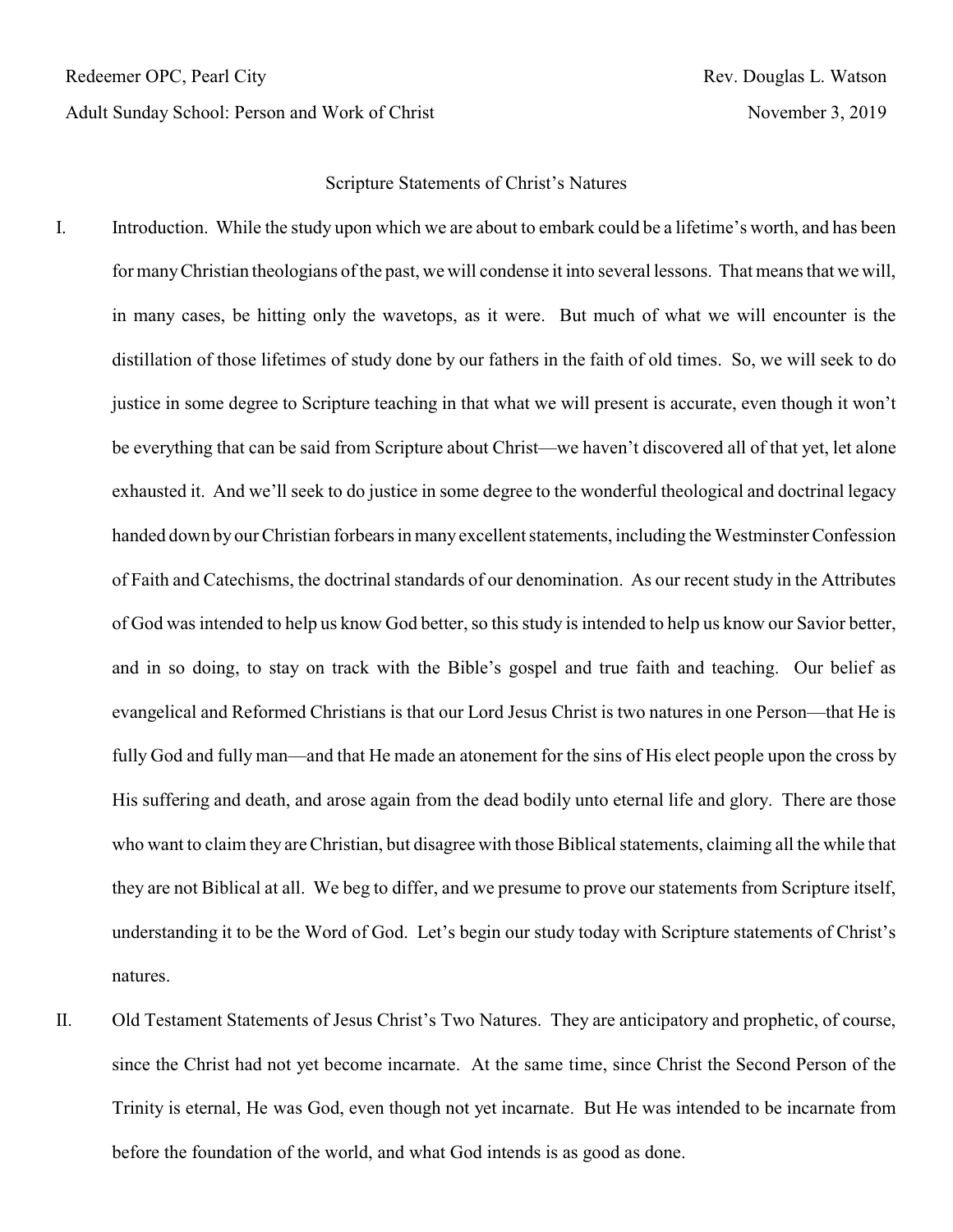- A. The Humanity of Christ: Christ Is Fully Human.
	- 1. "Son of Man." This term is used in Dan. 7:13-14 as a title for the One to whom God's everlasting kingdom was to be given, and yet would be man. This title indicates true humanity, as well as a representative man to reveal God to men, save men, and rule men. Vs. 14 particularly shows Him to be a man who would have sovereignty and rule (cf. Ps. 2; Rev. 5). He is the God/Man who is Mediator, risen and authoritative over the entire creation.
	- 2. "Seed of the woman." The "protoevangelium" (first preaching of the gospel) shows that the promised Christ who would save His people by defeating the devil and his work was promised to be human, descended from Eve. This is confirmed in the genealogy of Luke 3:23-38. He is also said to be "Abraham's Seed," in whom all the nations of the earth would be blessed. Paul confirms that this is an Old Testament preaching of the gospel, such that Abraham's Seed, Christ, would bring those blessings by "redeem[ing] us from the curse of the law, having become a curse for us—for it is written, "Cursed is everyone who hangs on a tree"" (Gal. 3:13).
	- 3. Other references. There are many, including but not limited to, Isa. 11:1; 49:5; 50:4-6; 52:14; 53:1-12.
		- a. Gen. 49:8-10; Num. 24:17,  $19$  Prophecies that Christ would be of the tribe of Judah, proving His humanity.
		- b. Lev. 16-17 the atonement could only be made by shedding blood, and God could not make such an atonement unless He were also man.
		- c. The types of the Old Testament (those who foreshadowed Christ): Moses, the high priest, the prophets, the kings. All were human, and all foreshadowed important aspects of the Person and work of Christ. There were even a few who functioned in all three offices of prophet, priest, and king: Moses, Samuel, David.
		- d. 2 Sam. 7:16 required that the king who sat on David's throne had to be a man, and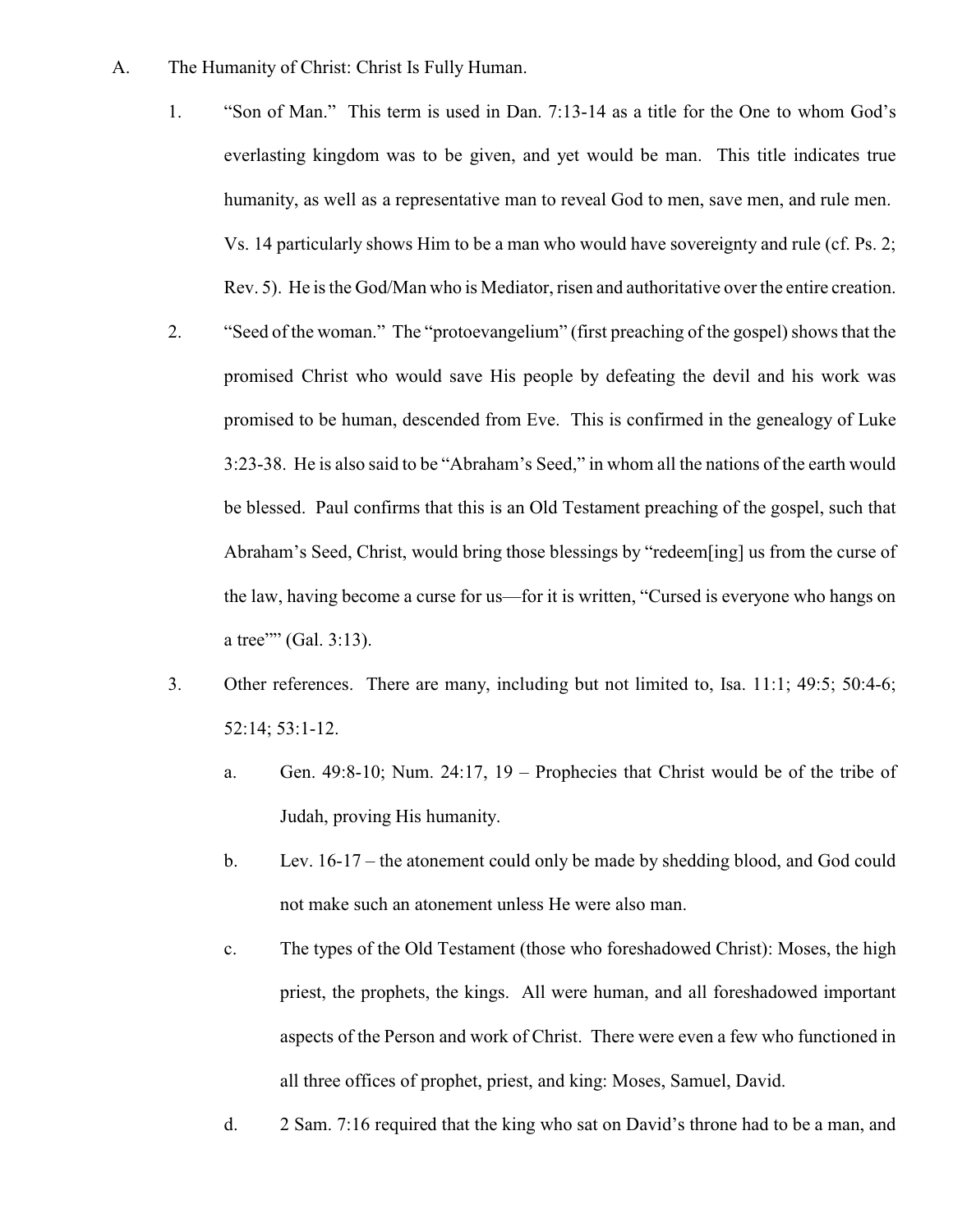Christ was the ultimate king who would occupy David's throne eternally over all of God's elect and redeemed (see Ps. 2).

- B. The Deity of Christ: Christ Is Fully God.
	- 1. Ps. 2:11-12. Vs. 11 commands kings and judges of the earth to worship Yahweh, who alone is worthy of worship. And yet, vs. 12 commands them to do homage, which is an act of worship, to the Son, who is both wrathful Judge and saving Refuge.
	- 2. Isa. 7:14. The son to be born to a virgin was to be called "Immanuel." That Son, whom we know to be Christ, the Second Person of the Trinity, was identified by a title that literally means, in the Hebrew language, "God with us."
	- 3. Isa. 9:6. The son whom God would give to us, who would bear the government of His people upon His shoulders (i.e., take the full weight of responsibility for governing them in and by godliness), would be called "Wonderful Counselor, Mighty God, Eternal Father, Prince of Peace." He is identified as God in the terms "Mighty God" and "Eternal Father." There are those in a pseudo-Christian, false religion who try to evade the obvious by saying that it calls Him "Mighty God," but not "Almighty God." But that is a flimsy evasion indeed, in view of the parallel term, "Eternal Father," and the fact that the term "Mighty God" does refer to the omnipotence that only the one living and true God can have.
	- 4. Jer. 23:5-6. The Branch of David, a title clearly applied to Christ the Son of God as descended from David, is plainly also called "Yahweh our Righteousness." This says Christ is Yahweh.
- III. New Testament Statements of Jesus Christ's Two Natures.
	- A. The Humanity of Jesus Christ: Christ Is Fully Man.
		- 1. The Witness of the Gospels.
			- a. John 8:40 (Jesus identifies Himself as "a man"); John 1:14 (the Word is said to have become "flesh"); Matt. 26: 26, 28, 38 (Jesus says He has a body and blood when He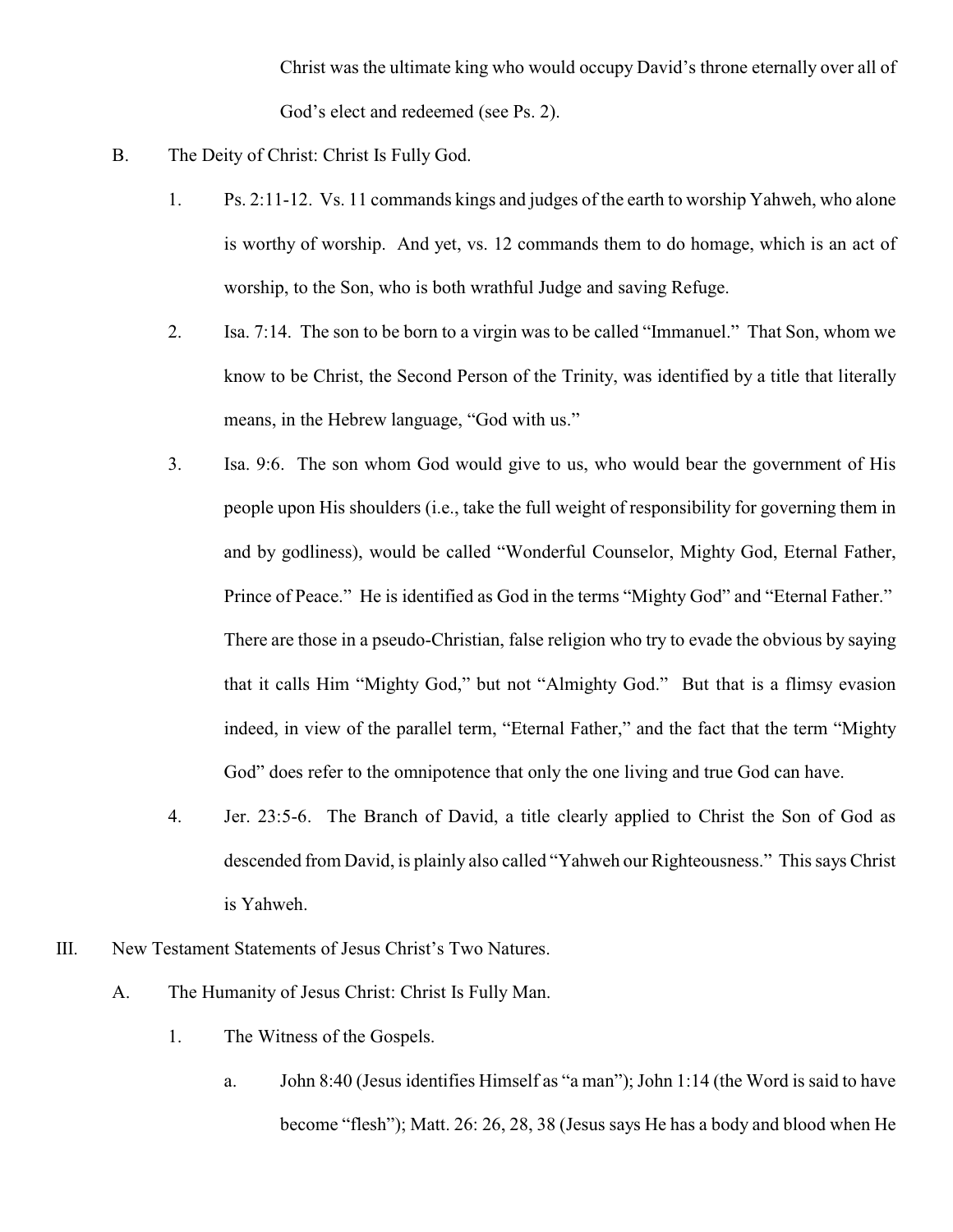figuratively represents them by bread and wine in the first Lord's Supper, and says He has a human soul in the Garden of Gethsemane): all of these indicate that Jesus has a true human body and a reasoning human soul.

- b. Luke 2:40, 52. These show that Jesus underwent normal human development from a child into an adult.
- 2. The Witness of the Epistles. Rom. 5:15 (identifies Jesus as "the one Man"); Heb. 5:7 (refers to "the days of His flesh"); 1 Pet. 2:24 (refers to His body on the cross); 1 John 4:2 (calls for the Christian to confess that Jesus Christ has come in the flesh); Heb. 2:14 (says that Jesus partook of the same kind of flesh and blood as His human "children"): all of these indicate that Jesus has a true human body and a reasonable soul, of exactly the same kind of body and soul as those He came to save.
- 3. Jesus' Sinlessness. John 8:46 (Jesus implied that there was no one who could convict Him of sin because He had done no moral wrong: cp. Isa. 53:9); Heb. 4:15 (though Jesus Christ was tempted, He was without sin—not just that He did not sin, but that He was without the capacity to sin). Sin is not inherent to the human nature; Adam and Eve were fully human before they fell into sin. Therefore, even though He was without sin, Jesus could have a fully human nature, lacking nothing that it takes to be classified and qualified as human: a physical body, and a soul with its own intellect, will, and emotions.
- B. The Deity of Christ: Christ Is Fully God.
	- 1. The Gospels.
		- a. Mark 2:5-7. Jesus forgave the sins of the paralytic, which even the Jewish scribes knew only God could do. In the synoptic gospels (Matthew, Mark, and Luke), it is mainly the supernatural, miraculous works of Christ that bear out His claim to Deity.
		- b. John 1:1. The third clause of this verse plainly says that the Word, a title of the Christ, was God. This is the same Word that John 1:14 says became flesh and dwelt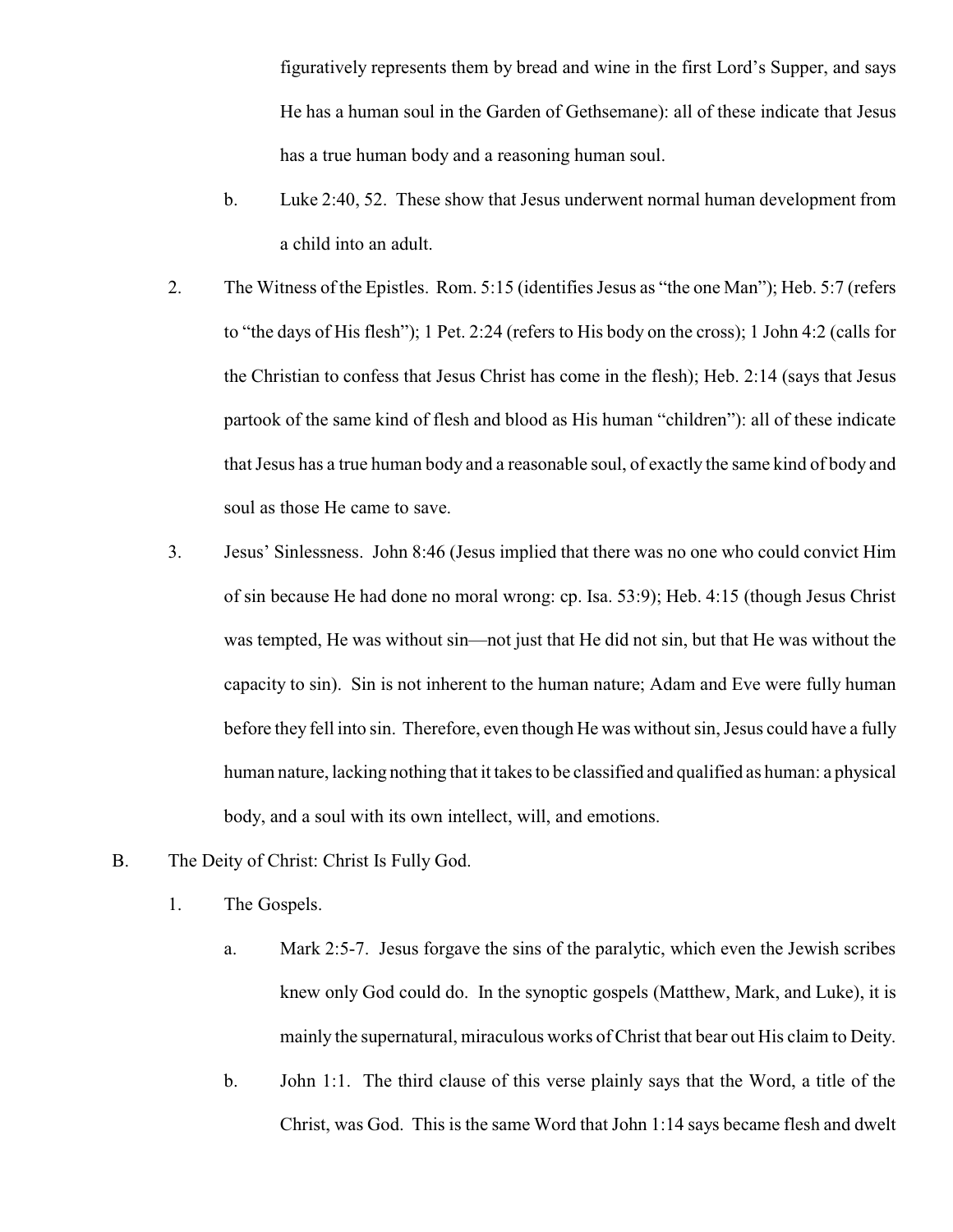among us, etc., so it does refer to Jesus Christ. There are those of the pseudo-Christian false religions known as the cults who attempt to evade the deity of Jesus Christ by translating the third clause of John 1:1 differently; e.g., "the Word was a god," or some other form. However, Colwell's Rule of Greek grammar shows that it can *only* be translated as "the Word was God." In New Testament koine Greek, whenever a predicate nominative appears before a verb of being (*ein*: "was") without a definite article before it (*theos*: "God"), the predicate nominative is usually qualitative (about 80% of the time), sometimes definite (about 20% of the time), and NEVER indefinite. Therefore, the third clause of John 1:1 CANNOT be translated "the Word was *a god*" because that form of the predicate nominative is indefinite. It is not translated "the Word was *the* God," which is definite, and a possibility by Colwell's Rule; but since there is only one God (Jer. 10:10), that is a redundancy. So, it must be translated "the Word was God," and the point it is making is that the Word was always deity. Jesus Christ is God because He is Deity, and has always, throughout eternity, been with God as the Second Person of the Trinity and the eternally generated Son of God. "In the beginning" is the same phrase with which the Bible begins in Gen. 1:1. It refers to the condition that prevailed before God created anything—eternity. It means the same thing in John 1:1.

2. The Epistles. They are replete with statements of the Deity of Jesus Christ. To list just a few: Rom. 9:5 (refers to both the human nature and deity of Christ; He is that God who is blessed forever); 1 Cor. 2:8 (it calls Jesus Christ the Lord of glory); Phil. 2:6 (the Greek word translated "form" means that He had every quality that it took to be God, just as in vs. 7 it means that He took upon Himself every quality that was required to be a bond-servant; and only God can have all the qualities it takes to be God) ; Col. 2:9 (this is probably the most concise and plain-spoken statement of the divine/human Person of Jesus Christ, two natures